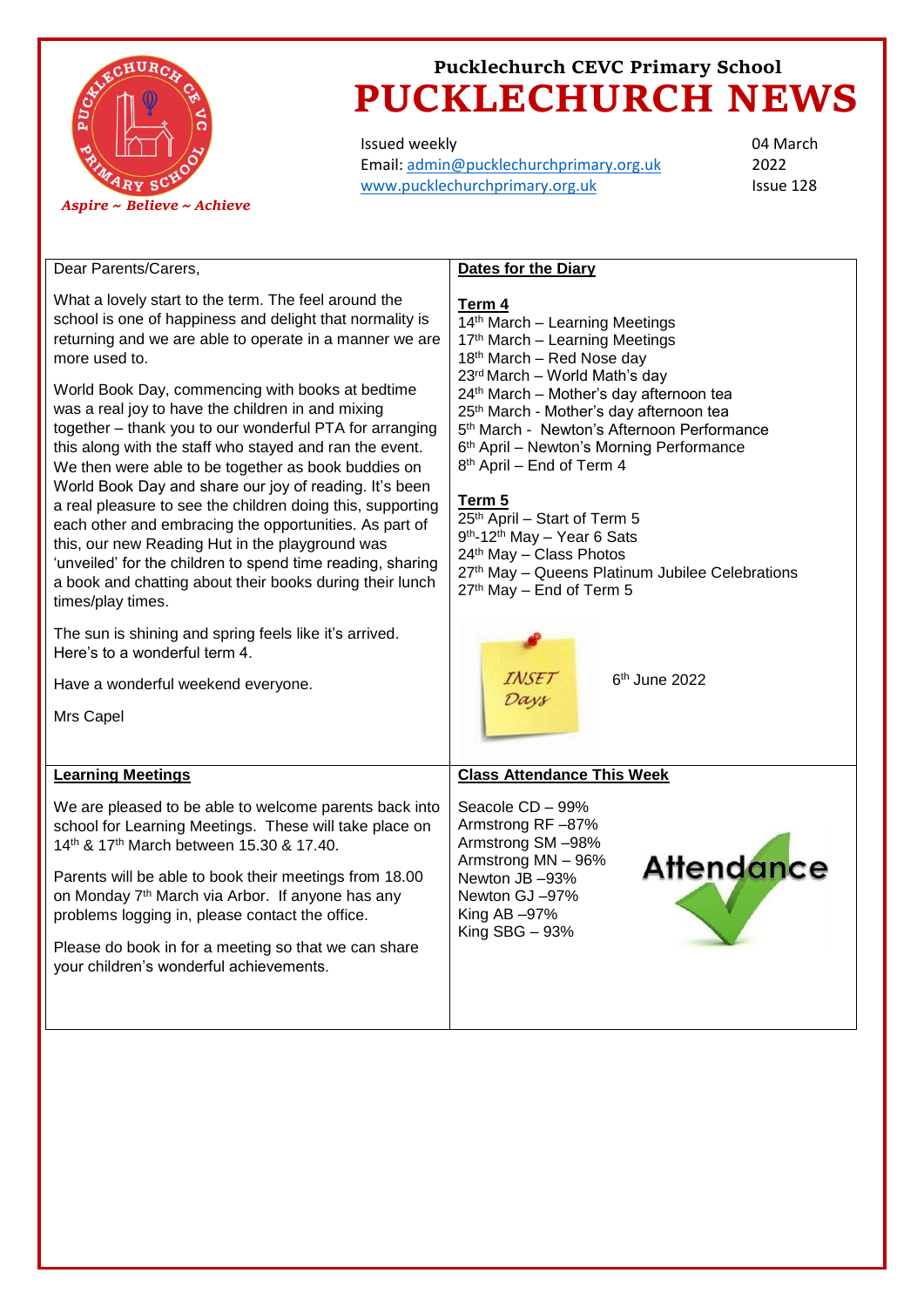

Issued weekly Email: [admin@pucklechurchprimary.org.uk](mailto:admin@pucklechurchprimary.org.uk) [www.pucklechurchprimary.org.uk](http://www.pucklechurchprimary.org.uk/)

04 March 2022 Issue 128

## **Reading**

This week's results are: Seacole CD - 43% Armstrong RF– 50% Armstrong SM – 63% Armstrong MN – 81% Newton  $J\bar{B} - 63%$ Newton GJ – 93% King  $AB - 93%$ King SBG – 66%



Well done to both Newton GJ and King AB with a score of 93%. Can any other year groups meet our target of 90% next week? Don't forget that reading regularly is part of our homework expectations.

### **Values Certificate**



Well done to the children who received a values certificate today. They all enjoyed a hot chocolate with Mr Thomson in the staff room.





#### **Afternoon Tea**

It's back! We are so excited to be offering Mother's Day afternoon tea again. This will take place on 24<sup>th</sup> &

25th March.

The menu will consist of tea/coffee/juice, scones, cream and jam. If you are gluten free, please advise us when booking.

Unfortunately only one adult can attend per family (and only one date) to accommodate numbers in the hall and ensure we are under our health and safety numbers.

The cost is £2.50 for adults & £2.50 per child and can be booked through Arbor.

If anyone has any problems accessing Arbor please contact the office.

We can't wait to celebrate this special time with you!

### **Insurance**

We have still not finalised the fire work which is rather disappointing. The main work has now been completed but there are still some outstanding items to be resolved which means the insurance money hasn't been received.

It's frustrating for us as we've held onto the money raised by our wonderful community but have now decided, with the support of our finance governors and the PTA to spend the money. We are going to put it towards revamping our EYFS area which is in much need of it and will benefit the children so much. We will be getting some quotes in (it's rather costly so will have a master plan to be completed in stages) and update you accordingly.

Thank you for your patience with this and understanding.



- 1. Ellie May (King SBG)
- **2.** Sebastian (King AB)
- **3.** Ben (Newton GJ)

the whole school this week.

**TimesTables Rockstars!**

Well done to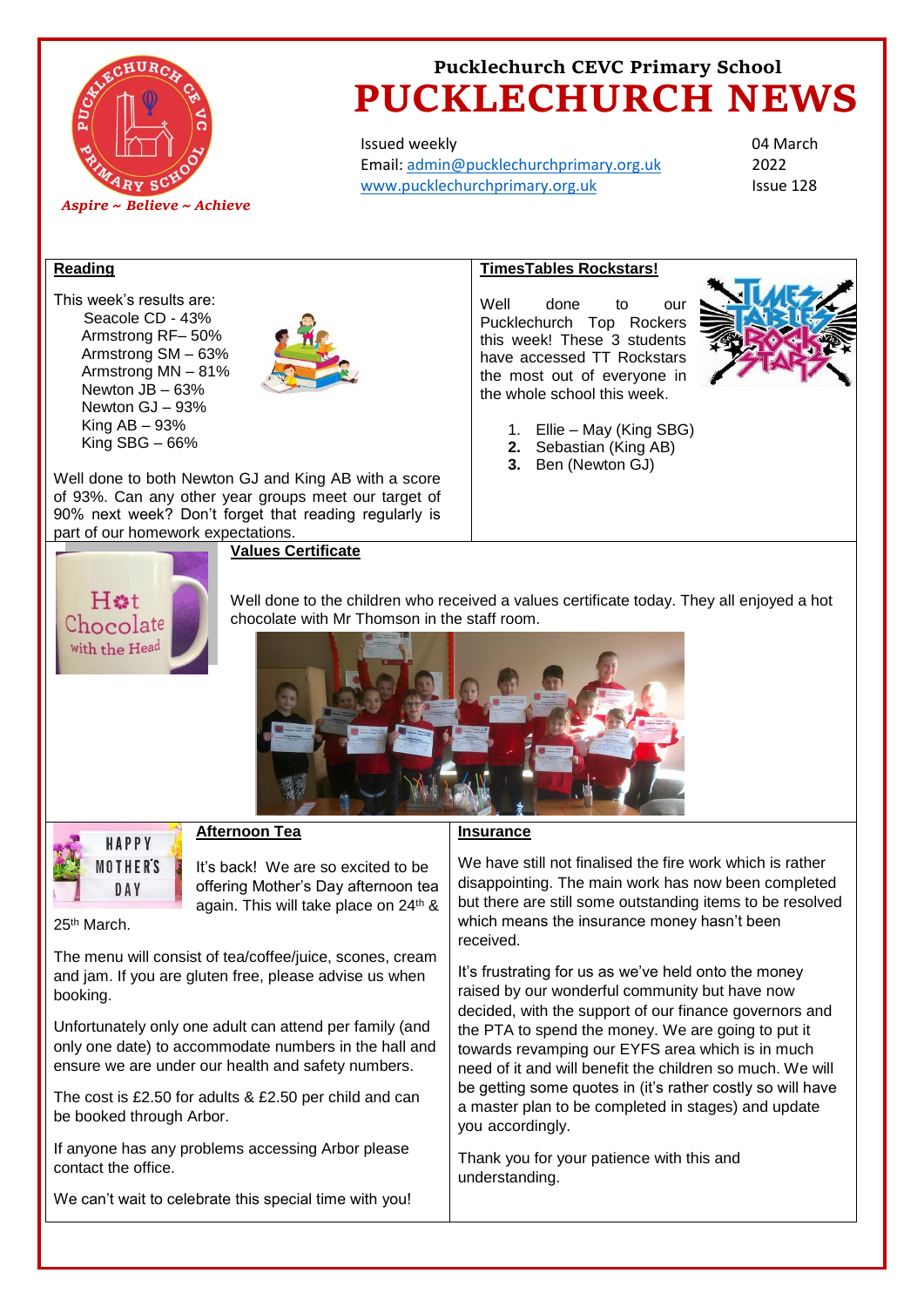

Issued weekly Email: [admin@pucklechurchprimary.org.uk](mailto:admin@pucklechurchprimary.org.uk) [www.pucklechurchprimary.org.uk](http://www.pucklechurchprimary.org.uk/)

04 March 2022 Issue 128



## **Red Nose Day**

On Friday 18th March, we welcome all children to come into school dressed as a hero, this can be a superheo or a person who is a hero, or a role that's

heroic.

A voluntary contrbution of £1 will be welcomed to go towards the charity



We are pleased to let you know that as of

Monday 7<sup>th</sup>

**King Hub**

March, we are able to welcome Years 5 & 6 into school via the ramp door as was the case pre covid. This will also be the case for collection at the end of the day.



## **Comic Relief Cake Sale**

School Council will be running a cake sale on Friday 18<sup>th</sup> March to raise money for Comic Relief. We would be really grateful for any

donations. Cakes can be homemade or shop bought, but please ensure they are nut free. If any cakes are brought into school in boxes, please put a label on the box so we can reurn them at the end. Cakes will be sold during the day and all classes will get the opportunity to buy some. All money raised will go to charity. Thank you.



## **Sporting Success**

Well done this week to:

William Nicholls has just passed his level 4 swimming. He is also joining a club and will be taking part in races. Let us know how you get on!

Florence Howick has also been doing well in the pool. She has just received her level 3 badge.

Well done to you both!

Any sporting successes? Let Mr Boulton know so we can share your wonderful achievements with everyone!

### **Recommended reads!**

Year 5 recommend 'A twisted tale' series. These books are based on classic Disney tales but with a twist!

What would happen if Cinderella never put on the glass slipper? Would she still meet her Prince Charming?

To find out what happens next give the book a read!

We look forward to sharing more reads next week!